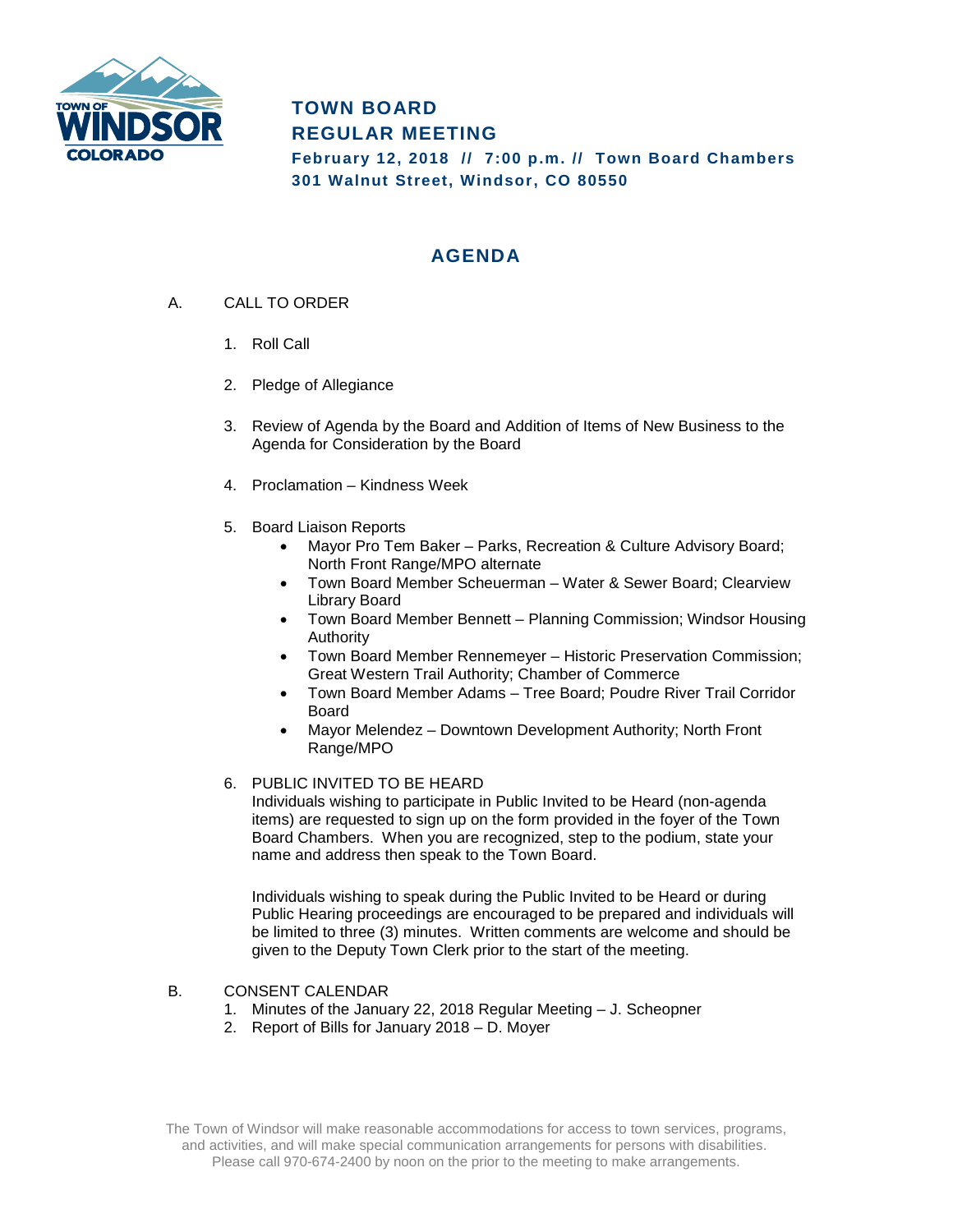- 3. Resolution No. 2018-15 A Resolution Incorporating and Reaffirming Findings of Fact and Authority Granted to the Town Attorney Within Resolution No. 2018-12 With Respect to Eminent Domain Proceedings, and Further Specifying the Legal Description of the Real Property In Question – I. McCargar
- 4. Resolution No. 2018-16 A Resolution Approving an Agreement for Covered Bridge Right-of-Way Encroachment, and Authorizing the Mayor to Execute Same – I. McCargar

### C. BOARD ACTION

- 1. Public Hearing An Ordinance Annexing and Zoning Certain Territory known as the Swanson Annexation to the Town of Windsor – Jon Turner, Hillside Development Group, applicant / Kristin Turner, TB Group, applicant's representative
	- Legislative action
	- Staff presentation: Paul Hornbeck, Senior Planner
- 2. Resolution No. 2018-17 A Resolution Making Certain Findings and Conclusions of Law Pursuant to Section 31-12-110 C.R.S., Concerning the Swanson Annexation to the Town of Windsor – Jon Turner, Hillside Development Group, applicant / Kristin Turner, TB Group, applicant's representative
	- Legislative action
	- Staff presentation: Paul Hornbeck, Senior Planner
- 3. Ordinance No. 2018-1556 An Ordinance Annexing and Zoning Certain Territory known as the Swanson Annexation to the Town of Windsor – Jon Turner, Hillside Development Group, applicant / Kristin Turner, TB Group, applicant's representative
	- First reading
	- Legislative action
	- Staff presentation: Paul Hornbeck, Senior Planner
- 4. Resolution No. 2018-18 A Resolution Approving a Permit Pursuant to Chapter 8, Article VI of the *Windsor Municipal Code* for the Purpose of Allowing the Use of Golf Cars on Public Roadways Within the Neighborhoods Known as "Water Valley (North, South and Pelican Hills) and South Hill (Frye Farm and Pelican Farms)
	- Legislative action
	- Staff presentation: Rick Klimek, Chief of Police
- 5. December 2017 Financial Report D. Moyer
- 6. YourGOV Annual Report Kelly Houghteling
- D. COMMUNICATIONS
	- 1. Communications from the Town Attorney
	- 2. Communications from Town Staff
	- 3. Communications from the Town Manager
	- 4. Communications from Town Board Members